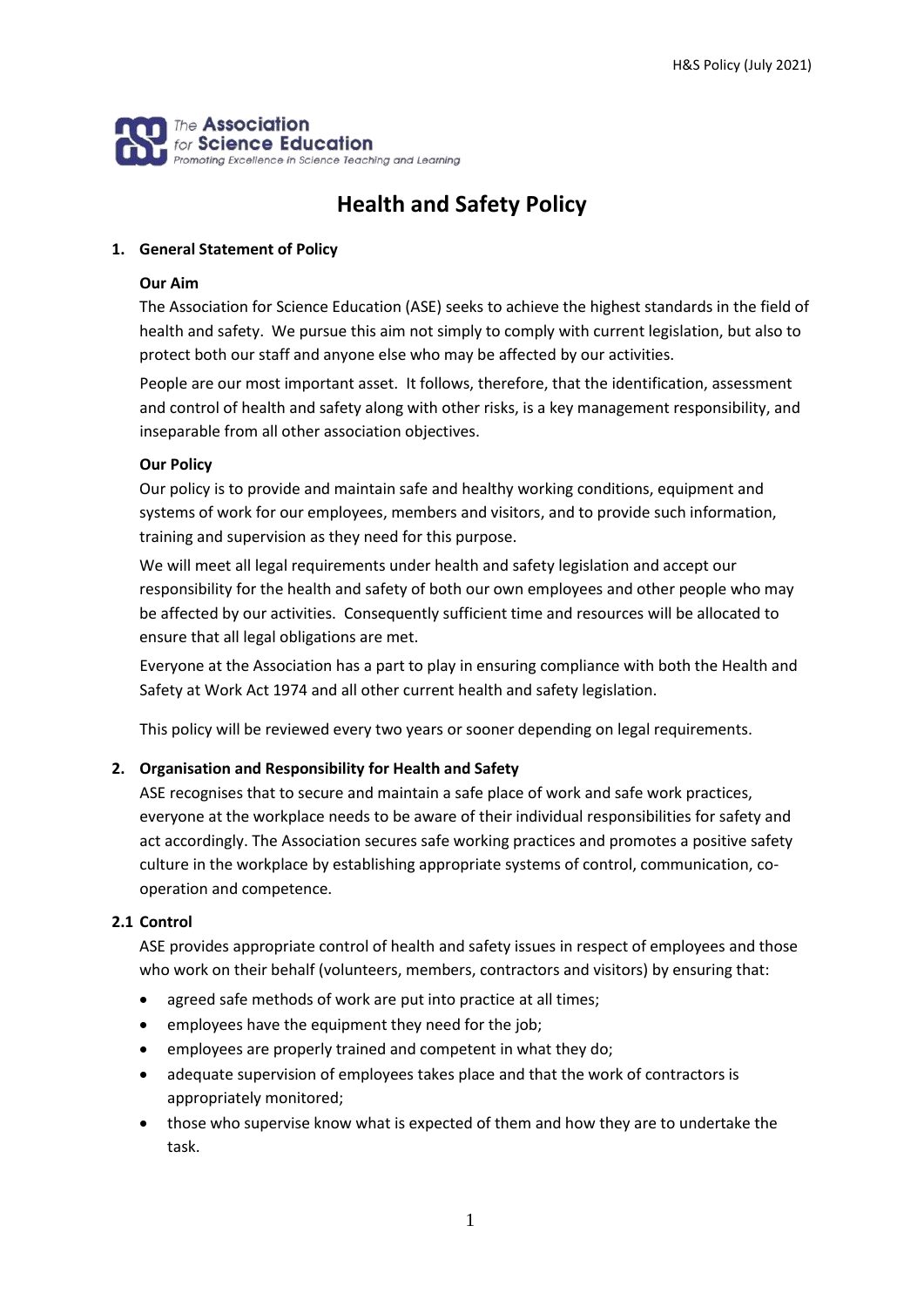ASE demonstrates its commitment to health and safety, both by example and in its everyday decisions, for example by discussing work activities and any associated safety issues, by reviewing guidance in light of changed conditions such as Covid19 and by carrying out an annual risk assessment and review of working practices at HQ.

# *Allocation of responsibilities*

#### **Trustee Body:**

It is not reasonably practicable for trustees to manage health and safety on a daily basis. This is the responsibility of the Chief Executive as outlined below. However, trustees will ensure that all their decisions reflect ASE's health and safety intentions, as articulated in this health and safety policy statement; and that there is a process in place to communicate any significant health and safety issues affecting the Association and the subsequent action(s) taken to address these.

Trustees are responsible for:

- a) ensuring that the Chief Executive is provided with the time, resources and support to operate an effective system of health and safety management throughout ASE;
- b) providing their support and commitment to establish a positive health and safety culture.

#### **Ultimate Responsibility**

The Chief Executive has overall and final responsibility for the effective management of health and safety throughout the Association.

## **Day to Day Responsibility**

The Head of Finance and Operations has day to day responsibility for ensuring that the organisation's arrangements for Health and Safety (section 3) are put into practice and will work alongside the Office Manager to do this.

#### **Individual Responsibilities**

Everyone, including trustees, managers, and employees, has individual health and safety responsibilities and must:

- follow reasonable instructions given in the interests of health and safety;
- take reasonable care for their own health and safety at work, as well as the health and safety of others who may be affected by their work;
- follow the health and safety rules which apply to their particular job and to the premises in general;
- not misuse anything that has been provided in the interests of health and safety (for example propping open a fire door with a fire extinguisher or blocking a fire escape route with rubbish or equipment);
- report anything that might present a danger to either themselves or anybody else following agreed procedures.

In the unlikely event of an individual failing to discharge their health and safety responsibilities, the Association reserves the right to take disciplinary action against employees.

# **2.2 Communication**

ASE ensures that everyone is clear about their health and safety responsibilities through effective communication. This is done by informing all employees of: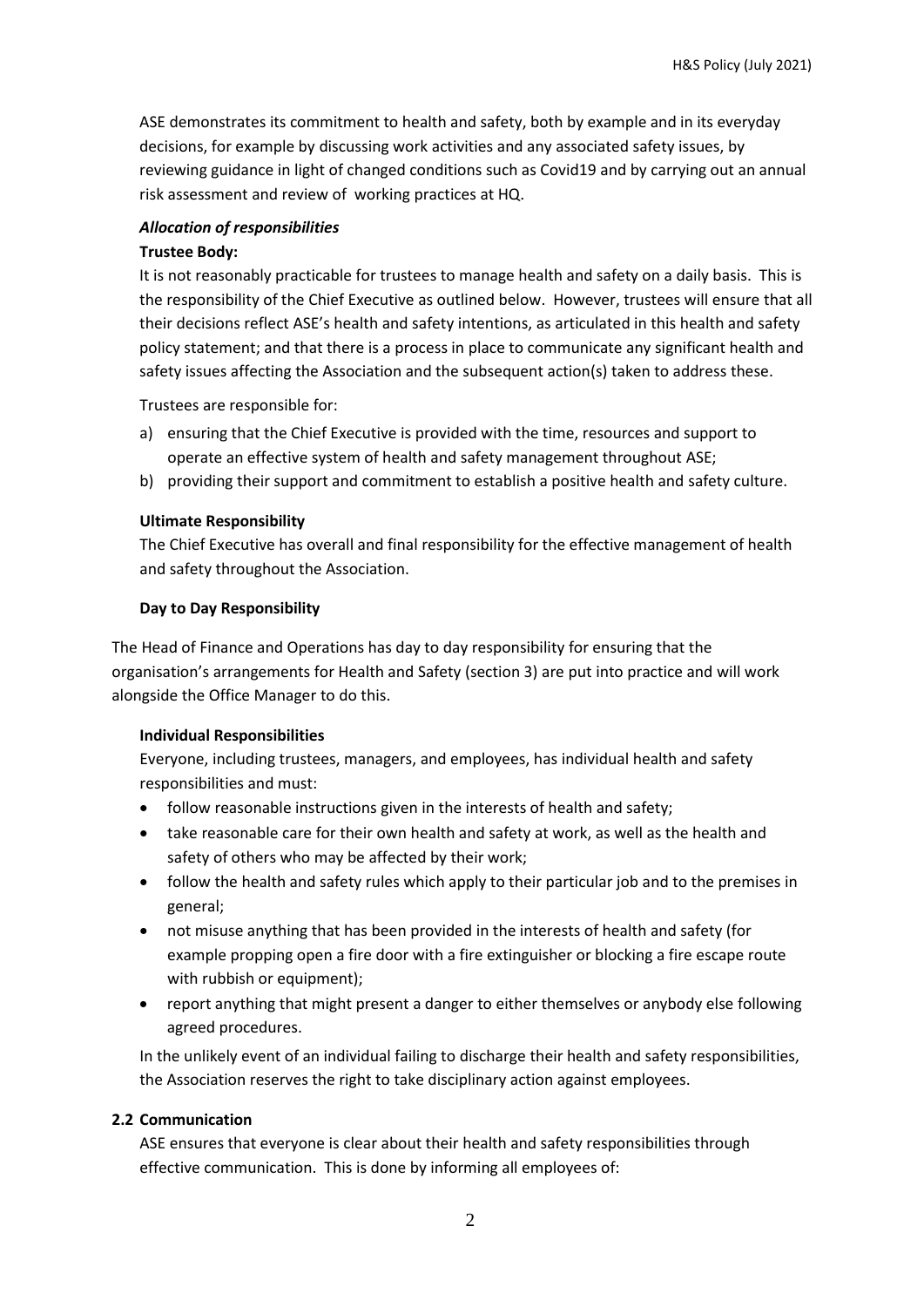- this health and safety policy and what it means in practice;
- the allocation of safety responsibilities;
- details of safe working practices;
- fire and emergency arrangements;
- any additional requirements identified by our landlords, the University of Hertfordshire
- the findings of any investigations or issues raised.

# **2.3 Co-operation**

ASE aims to obtain the co-operation of everyone at the workplace, thus confirming that all members of staff have accepted their safety responsibilities and can be expected to implement safe working practices. All employees have a legal responsibility to co-operate to achieve a safe and healthy workplace and to take reasonable care of themselves and others who may be affected by their work.

Should an employee identify a health and safety problem which they are not competent to rectify, they will immediately notify the Chief Executive, who will be responsible for finding a solution.

# **2.4 Competence**

ASE ensures that all employees are capable of doing their work in a way which is safe and healthy for themselves and others, by:

- operating an effective recruitment and placement procedure, to ensure those employed (including those who support on a voluntary basis) have relevant knowledge and experience in what they do and are competent to do their work in a safe and healthy way;
- operating an induction programme for all employees, volunteers and those on work placement which includes Health and Safety training;
- providing information, instruction and training where changes to the job, staff or equipment are planned;
- allocating and organising work activities in such a way that it secures and maintains a safe place of work.

# **3. Arrangements for Health and Safety**

ASE aims to manage issues successfully by identifying hazards and controlling risks**.**

# *Risk Assessments*

ASE identifies the hazards in its workplace and relevant contracts, assesses the risk of any harm arising and decides upon adequate precautions to ensure that no one gets hurt or becomes ill. The organisation's risk assessment will be reviewed and updated annually and always when circumstances change such as due to the risks posed by Covid 19 and the associated move to working from home.

When buying or hiring plant, equipment or materials, ASE will obtain from the suppliers the relevant health and safety information and either provide training on the safe use or consider the use of a specialist contractor.

# *Instruction, Information, Training and Consultation*

All employees are provided with necessary information, instruction, training and supervision to enable them to work in a safe and healthy way and are required to comply with measures put in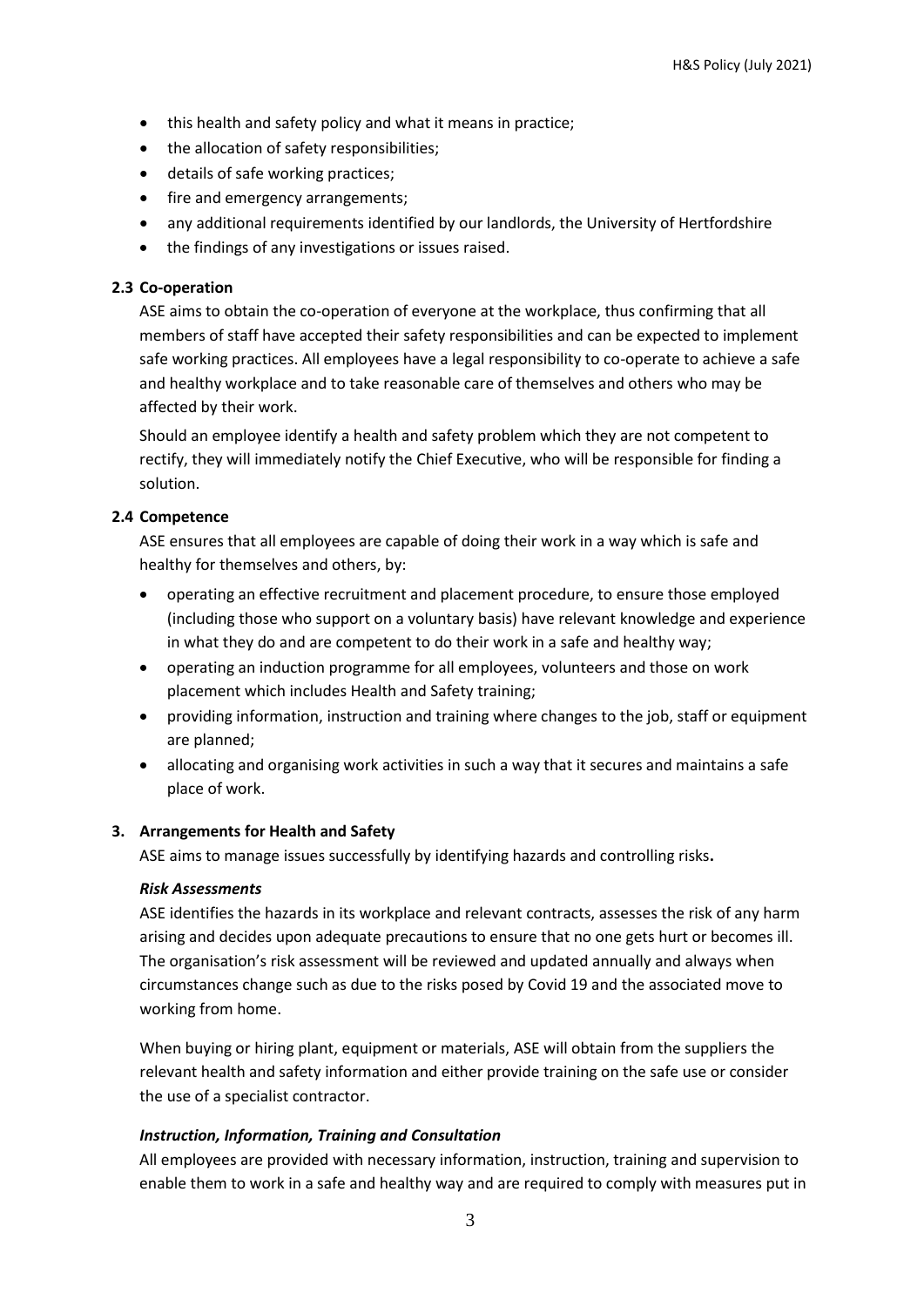place to ensure their health and safety at work and are made aware of the company's Health and Safety Policy.

We will consult staff routinely on Health and Safety matters as they arise and formally when we review this policy.

We will make sure suitable guidance is in place for employees who work remotely.

## *4. Accident Reporting and Investigation*

All employees are made aware of the need to record accidents for themselves, colleagues, volunteers, members and visitors using the 'ASE Accident Report Book' and to inform the Chief Executive or Office Manager as soon as possible.

The Chief Executive is responsible for investigating accidents and incidents and will make every effort to establish the causes of such accidents and incidents in order to prevent recurrences.

If appropriate, a report will be sent to either the Health and Safety Executive or the appropriate local authority for injuries, diseases or dangerous occurrences, that are notifiable under the Reporting of Injuries, Diseases and Dangerous Occurrences Regulations 1995 (RIDDOR).

## *5. Fire Precautions and Emergency Arrangements*

The Association ensures that a workplace fire risk assessment is undertaken at the premises where its employees are based.

ASE's employees must keep sources of ignition away from combustible materials and must not hamper the fire precautions of premises in which they work. Fire exit routes and fire doors must be kept clear at all times.

ASE holds fire drills in liaison with the University of Hertfordshire and implements appropriate measures to ensure good fire precautions.

ASE complies with The Smoke-free (Premises and Enforcement) Regulations 2006 and through its *No Smoking Policy*, ensures that it is followed at all its premises. All employees, volunteers, contractors and visitors are expected to adhere to this.

ASE acknowledges that good housekeeping is a prerequisite of achieving high standards of safety and fire safety. Employees must ensure that appropriate standards of housekeeping are established and maintained. Waste materials must be disposed of appropriately and must not be allowed to accumulate.

# *6. Plant and Equipment*

All equipment used by ASE is in accordance with the Provision and Use of Work Equipment Regulations 1998 and the Lifting Operations and Lifting Equipment Regulations 1998. Equipment must be checked before each use to ensure that it is appropriate for the task intended. It must be used and maintained as recommended by the manufacturer.

# *7. Electricity*

ASE ensures that all electrical equipment is in good order and used in accordance with the Electricity at Work Regulations 1989. ASE is responsible for arranging for appropriately qualified and competent people to develop and implement a suitable system of inspection and maintenance for both fixed electrical installations and portable electrical equipment.

# *8. First Aid*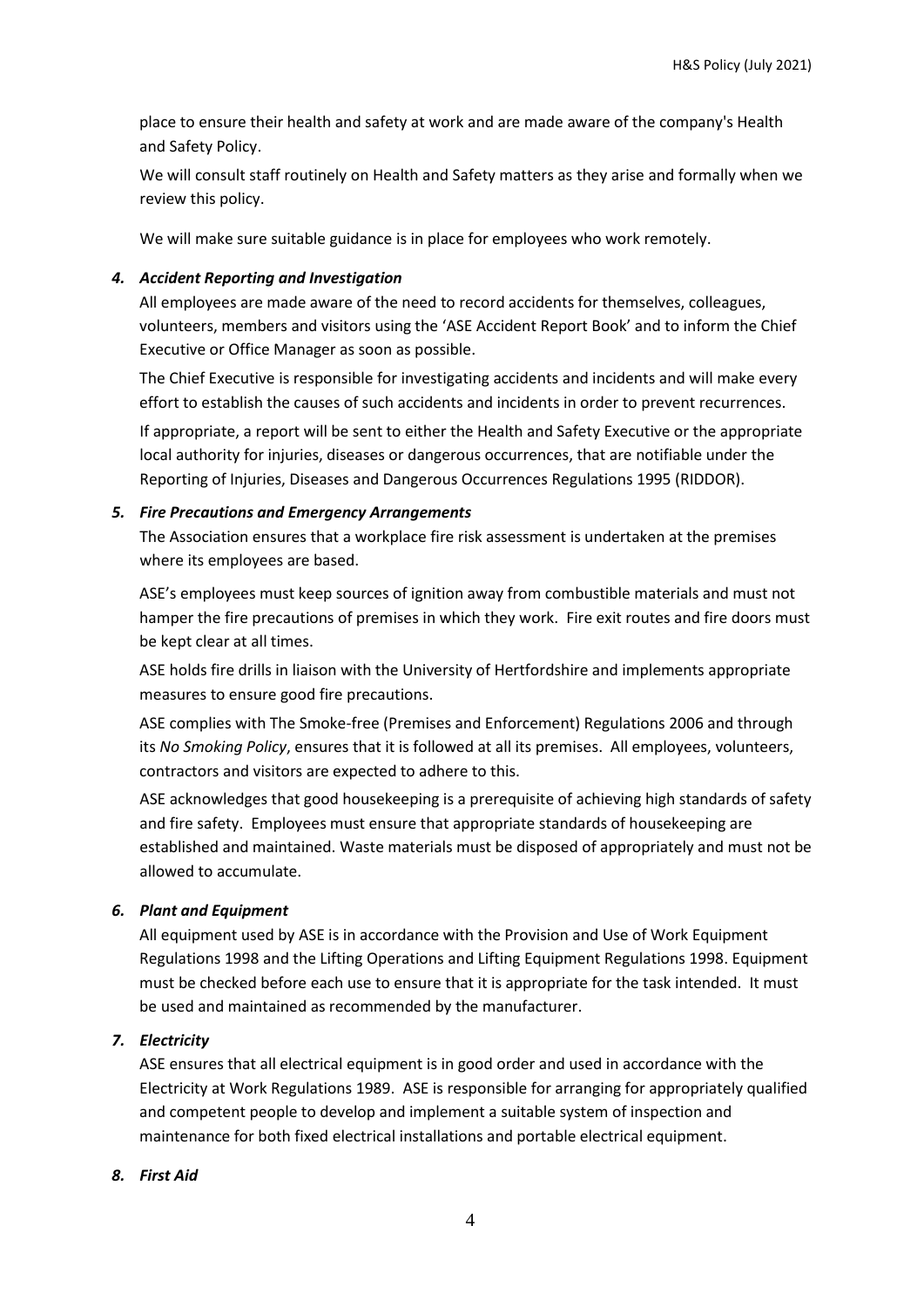Both the provision of first aid equipment and the need for trained first aiders are part of the ASE risk assessment programme along with the allocation of responsibility for checking first aid boxes. First aid boxes are made available in designated places within the building ensuring easy access to one. First aid boxes will be checked on a quarterly basis. Any out of date items will be disposed of and such items replenished as needed at the time.

#### *9. Manual Handling*

ASE is committed to ensuring safe manual handling. ASE is responsible for undertaking risk assessments in accordance with the Manual Handling Operations Regulations 1992. Special arrangements for manual handling training shall be made for appropriate employees where this is necessary e.g. in moving heavy office equipment.

## *10. Substances Hazardous to Health*

Substances hazardous to health, either created by work processes or used by ASE, must be assessed in accordance with the Control of Substances Hazardous to Health Regulations (COSHH) 2002. ASE will identify, obtain and issue all necessary Personal Protective Equipment (PPE) should it be required. In the hierarchy of control measures, the use of PPE is seen as a last resort, not the first choice. External cleaning contractors use chemicals that may be hazardous to health; these are stored on ASE premises and should not be accessed by employees

#### *11. Lone Working at HQ*

ASE considers the health and safety implications of lone working at HQ as part of its general risk assessment process. Lone working will be allowed only after suitable and sufficient risk assessments have taken place and appropriate measures taken that will ensure the safety of employees.

#### *12. Display Screen Equipment*

ASE undertakes risk assessments in accordance with the Health and Safety (Display Screen Equipment) Regulations 1992. Guidance on safe working with display screen equipment will be made available to all employees to enable them to carry out a risk assessment in the office and/or at home. Where employees are found to be users as defined in the regulations, eyesight tests are provided for them and all staff will be trained in the safe use of display screen equipment. Such testing and training is in accordance with legal requirements and Health and Safety Executive guidance.

#### *13. Driving*

It is essential that ASE employees give their full attention when driving on association business. Drivers are responsible for driving in accordance with the Highway Code and must hold a valid licence for the class of vehicle they drive. They should also ensure that any vehicle they drive on company business is roadworthy, fully insured for the use it is put to, and, if appropriate, has a current MOT certificate.

The use of mobile phones while operating any motor vehicle is against the law. ASE recognises that there is an abundance of in-car hands free equipment available to drivers. Employees may use systems that automatically answer the phone during any journey and hold a discussion with the caller. ASE does not permit however, the use of hands free kits, that in order to answer a